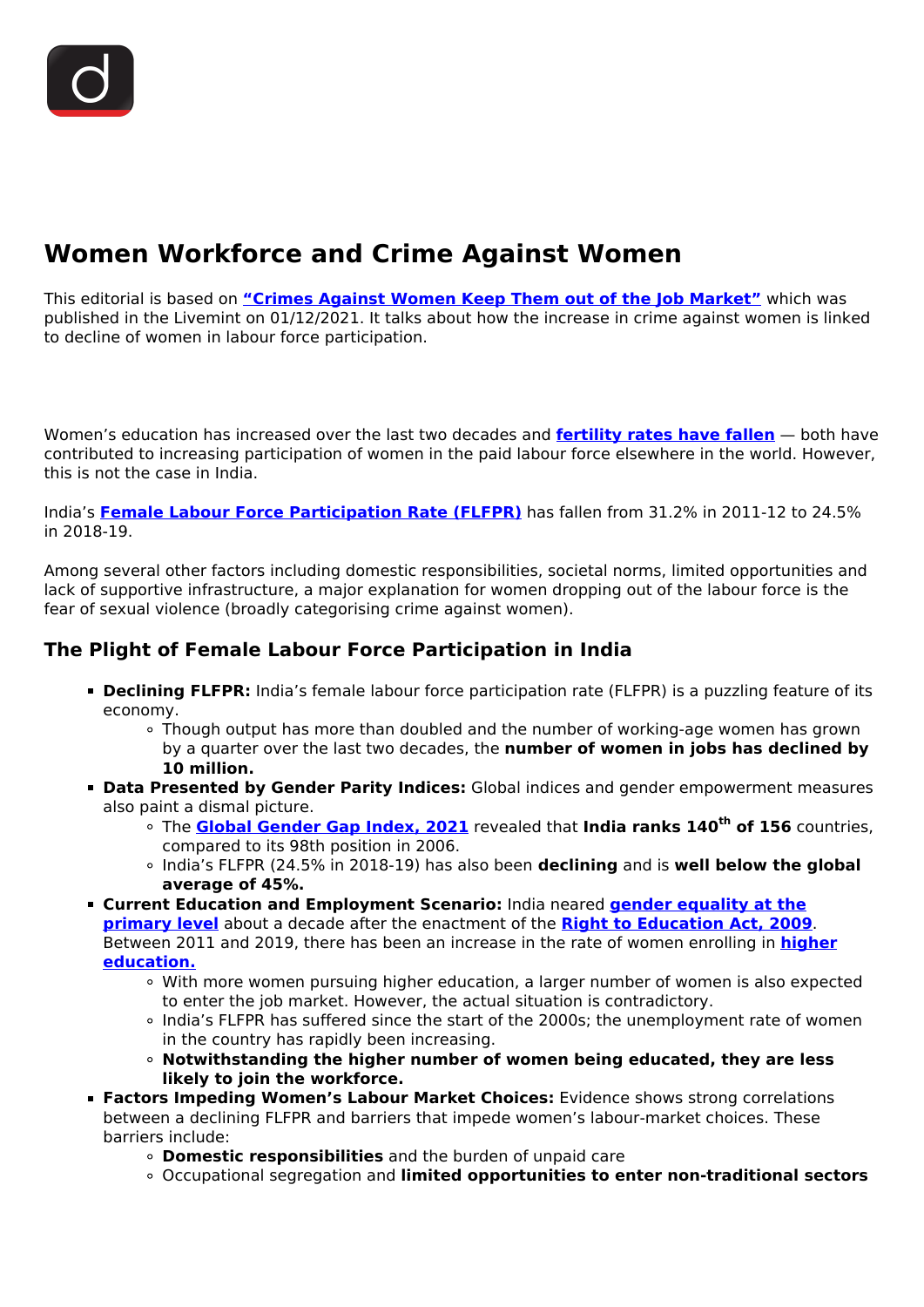- **Inadequate supportive infrastructure** such as creches or piped water and cooking fuel
- **Lack of safety** and mobility options
- The interplay of **social norms** and identities
- **Crimes against women and girls (CaW&G),** it is arguably the most prevalent barrier to women's equal participation in and contribution to society.

## **Crime Against Women Affecting FLFPR**

- **An NCRB Report based Study:** A study analysed data from **[Crime in India](/daily-updates/daily-news-analysis/crime-in-india-report-2020-ncrb)** published by the **[National Crime Records Bureau \(NCRB\)](/daily-updates/daily-news-analysis/crime-in-india-2019-report-ncrb)** [a](/daily-updates/daily-news-analysis/crime-in-india-2019-report-ncrb)nd assessed crimes that deter women from stepping out to work and raise perceptions of lack of safety.
	- It found out that while the all-India **FLFPR saw an 8 percentage-point decline,** the rate of **CaW&G more than tripled** to 57.9% between 2011-17.
	- The rates of **K&A (Kidnapping and Abduction)** and sexual harassment **increased by more than three times,** and the rates of rape and molestation about doubled.
- **FLFPR Inversely Proportional to Rise in CaW&G:** The same study found that there is a **negative correlation** between the **FLFPR and rate of CaW&G** and the FLFPR and K&A rate.
	- The two can be considered a strong factor that can influence women's willingness and ability to step out for work.
		- **It discourages women** from participating in the workforce.
	- This **strengthens the hypothesis** that CaW&G leads to the **regressive societal norm** of why women should not step out of their homes.
- **State Related Data on FLFPR and CaW&G: T**he states of Himachal Pradesh, Meghalaya, Chhattisgarh and Sikkim **maintain a high FLFPR against a lower rate of crime** in comparison with other states and Union territories.
	- The states which had the lowest FLFPR, Bihar, Delhi, Assam and Tripura, also had among the highest crime rates.
		- **Bihar's** rate of **CaW&G approximately tripled while FLFPR nearly halved** in the time period of 2011-17. It had the lowest FLFPR in India.
		- **Tripura** also saw the **biggest decline (by 24% points) in FLFPR along with a rise in CaW&G** by 51% (in 2017).
		- **Delhi's rate of CaW&G rose** by more than four times from 31% to 133% as its **FLFPR declined marginally.**
		- In **Assam,** the **rate of CaW&G quadrupled and its FLFPR declined.**

Way Forward

- **The SAFETY Approach:** While violence against women and girls is one among several barriers that restrict their mobility and reduces the likelihood of their labour force participation, a **comprehensive mechanism** is needed **that involves the state, institutions**, **communities and households** to address this challenge.
	- Adopting a **'SAFETY'** framework that focuses on **Services, Attitudes, Focus** on community, **Empowerment** of women, **Transport** and other infrastructure, and Youth interventions can be a **critical element in framing policies** and interventions to stop crimes against women and girls.
- **Breaking the Restrictive Societal Norms of Keeping Women Indoors:** The public focus on external violence is not only misplaced in the context of women's employment, but the consequent push to keep women indoors also completely masks the fact that the bulk of violence against women is perpetrated by those known to them — husband, partner, family, friends.
	- Keeping women locked indoors is absolutely the wrong policy for multiple reasons; most of all it **fails in its stated objective, i.e. to protect them from violence.**
	- Staying indoors is not what the women need, but a **better policy approach and access to job opportunities and self-reliance** is required to keep them safe inside and outside the house.
- **Realising the Significance of Women Participation:** Achieving gender equality could annually add \$770 billion to India's GDP by 2025. This opportunity predominantly hinges on women participating in the labour force in greater numbers.
	- The **[International Monetary Fund \(IMF\)](/important-institutions/drishti-specials-important-institutions-international-institution/international-monetary-fund-imf)** estimates that **India's GDP would be 27% greater if women participated in economic activities** in numbers equal to those of